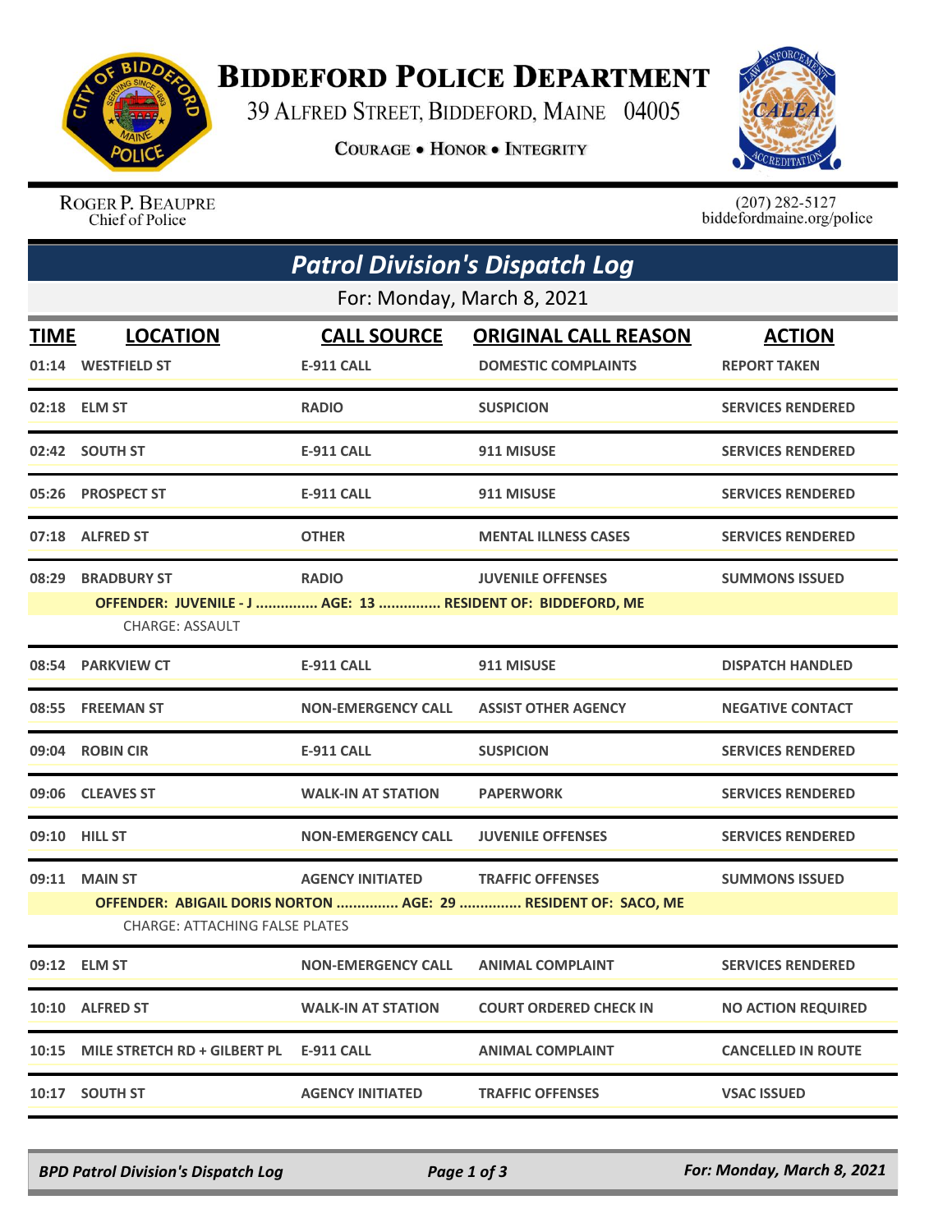| <b>TIME</b> | <b>LOCATION</b>                | <b>CALL SOURCE</b>        | <b>ORIGINAL CALL REASON</b>        | <b>ACTION</b>                |
|-------------|--------------------------------|---------------------------|------------------------------------|------------------------------|
|             | <b>10:38 MAIN ST</b>           | <b>AGENCY INITIATED</b>   | <b>TRAFFIC OFFENSES</b>            | <b>VSAC ISSUED</b>           |
| 10:56       | <b>RIVER RD</b>                | <b>AGENCY INITIATED</b>   | <b>TRAFFIC OFFENSES</b>            | <b>WARNING ISSUED</b>        |
|             | 11:05 SOUTH ST                 | <b>AGENCY INITIATED</b>   | <b>TRAFFIC OFFENSES</b>            | <b>WARNING ISSUED</b>        |
| 11:18       | <b>MAY ST</b>                  | <b>AGENCY INITIATED</b>   | <b>TRAFFIC OFFENSES</b>            | <b>WARNING ISSUED</b>        |
|             | 11:23 SACO FALLS WAY           | <b>AGENCY INITIATED</b>   | <b>PRO-ACTIVE DV RESPONSE TEAM</b> | <b>NO VIOLATION</b>          |
|             | 11:34 HILLS BEACH RD           | <b>AGENCY INITIATED</b>   | SHELLFISH VIOLATION                | <b>NO VIOLATION</b>          |
| 11:36       | <b>BIRCH ST</b>                | <b>AGENCY INITIATED</b>   | <b>TRAFFIC OFFENSES</b>            | <b>VSAC ISSUED</b>           |
|             | 11:47 HILL ST                  | <b>AGENCY INITIATED</b>   | <b>CODES ENFORCEMENT</b>           | <b>REFERRED OTHER AGENCY</b> |
|             | 12:03 ELM ST                   | <b>NON-EMERGENCY CALL</b> | <b>FRAUD / SCAM</b>                | <b>SERVICES RENDERED</b>     |
| 12:17       | <b>OAKWOOD LN</b>              | <b>NON-EMERGENCY CALL</b> | <b>VIOL PROTECTION FROM ABUSE</b>  | <b>SERVICES RENDERED</b>     |
| 12:42       | <b>POMERLEAU ST</b>            | <b>NON-EMERGENCY CALL</b> | <b>HARASSMENT</b>                  | <b>SERVICES RENDERED</b>     |
|             | 12:49 WESTMORE AVE             | <b>OTHER</b>              | <b>PAPERWORK</b>                   | <b>SERVICES RENDERED</b>     |
| 12:53       | <b>WESTLAND AVE</b>            | E-911 CALL                | 911 MISUSE                         | <b>DISPATCH HANDLED</b>      |
| 12:55       | <b>GREEN ST</b>                | <b>OTHER</b>              | <b>PAPERWORK</b>                   | <b>SERVICES RENDERED</b>     |
|             | 12:57 POOL ST                  | <b>AGENCY INITIATED</b>   | <b>TRAFFIC OFFENSES</b>            | <b>WARNING ISSUED</b>        |
|             | 13:04 POOL ST                  | <b>AGENCY INITIATED</b>   | <b>TRAFFIC OFFENSES</b>            | <b>WARNING ISSUED</b>        |
|             | 13:13 POOL ST                  | <b>AGENCY INITIATED</b>   | <b>TRAFFIC OFFENSES</b>            | <b>WARNING ISSUED</b>        |
|             | 13:14 CLEAVES ST               | <b>NON-EMERGENCY CALL</b> | <b>CHECK WELFARE</b>               | <b>SERVICES RENDERED</b>     |
|             | 13:23 SOUTH ST + OLD HOLLIS RD | <b>NON-EMERGENCY CALL</b> | <b>ROAD HAZARD</b>                 | <b>UNFOUNDED</b>             |
|             | 13:23 DECARY RD                | <b>NON-EMERGENCY CALL</b> | <b>ASSIST OTHER AGENCY</b>         | <b>NEGATIVE CONTACT</b>      |
|             | 13:30 STATE ST                 | <b>NON-EMERGENCY CALL</b> | <b>CHECK WELFARE</b>               | <b>SERVICES RENDERED</b>     |
|             | 13:31 OAK RIDGE RD             | <b>AGENCY INITIATED</b>   | <b>TRAFFIC OFFENSES</b>            | <b>WARNING ISSUED</b>        |
|             | 13:47 WEST ST                  | <b>AGENCY INITIATED</b>   | <b>TRAFFIC OFFENSES</b>            | <b>WARNING ISSUED</b>        |
|             | 14:06 CUTTS ST                 | <b>NON-EMERGENCY CALL</b> | <b>CHECK WELFARE</b>               | <b>SERVICES RENDERED</b>     |
|             | 14:07 POOL ST                  | <b>AGENCY INITIATED</b>   | <b>TRAFFIC OFFENSES</b>            | <b>VSAC ISSUED</b>           |

*BPD Patrol Division's Dispatch Log Page 2 of 3 For: Monday, March 8, 2021*